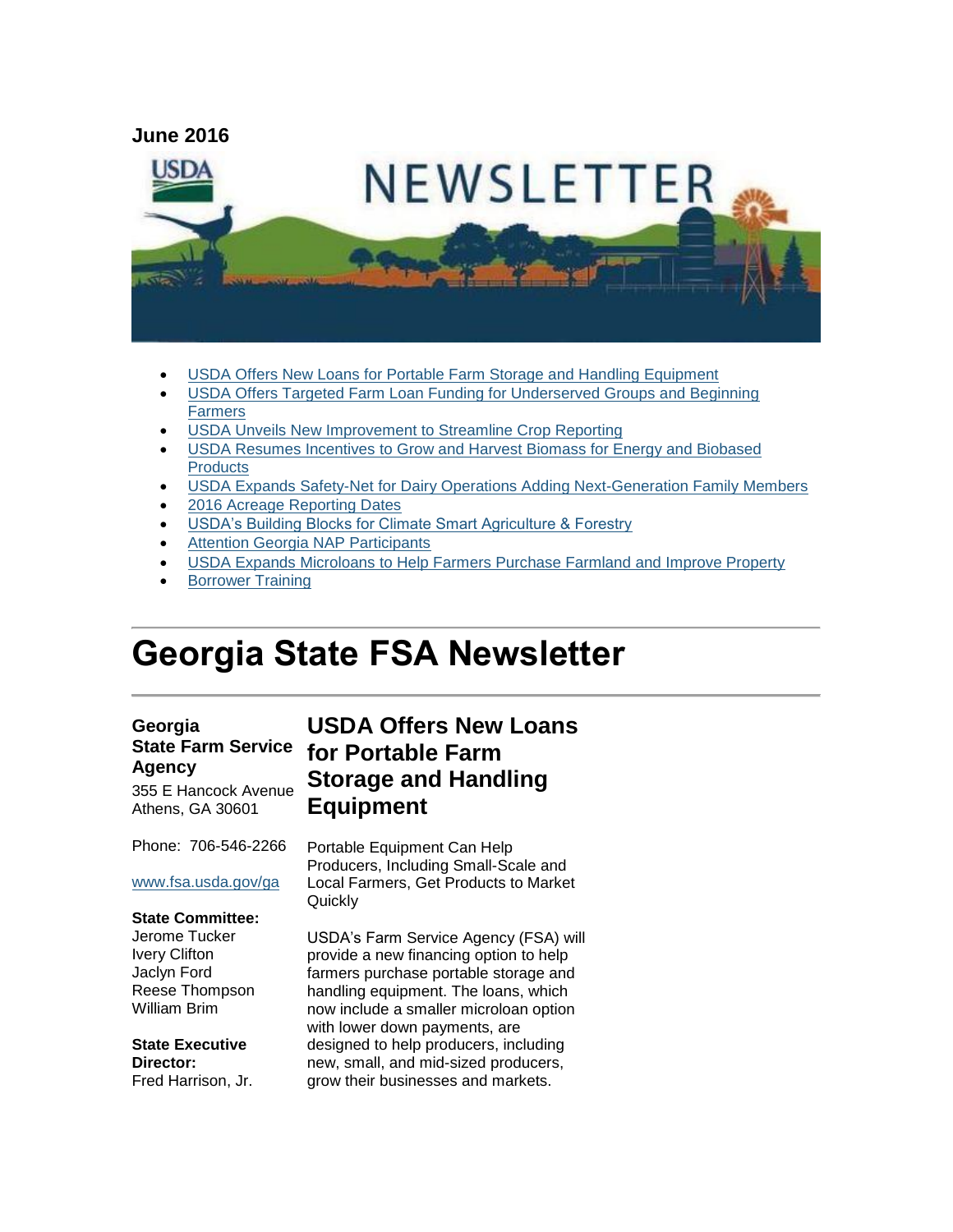**Administrative Officer:** Dianne Westmorland

**Farm Loan Chief:** David Laster

**Farm Program Chief:** Brett Martin

**Public Affairs/Outreach:** Neal Leonard

To find contact information for your local office go to [www.fsa.usda.gov/ga](http://www.fsa.usda.gov/ga)

The program also offers a new "microloan" option, which allows applicants seeking less than \$50,000 to qualify for a reduced down payment of five percent and no requirement to provide three years of production history. Farms and ranches of all sizes are eligible. The microloan option is expected to be of particular benefit to smaller farms and ranches, and specialty crop producers who may not have access to commercial storage or on-farm storage after harvest. These producers can invest in equipment like conveyers, scales or refrigeration units, and trucks that can store commodities before delivering them to markets. Producers do not need to demonstrate the lack of commercial credit availability to apply.

Earlier this year, FSA significantly expanded the list of commodities eligible for Farm Storage Facility Loan. Eligible commodities now include aquaculture; floriculture; fruits (including nuts) and vegetables; corn, grain sorghum, rice, oilseeds, oats, wheat, triticale, spelt, buckwheat, lentils, chickpeas, dry peas sugar, peanuts, barley, rye, hay, honey, hops, maple sap, unprocessed meat and poultry, eggs, milk, cheese, butter, yogurt, and renewable biomass. FSFL microloans can also be used to finance wash and pack equipment used postharvest, before a commodity is placed in cold storage.

To learn more about Farm Storage Facility Loans, visit [www.fsa.usda.gov/pricesupport](http://www.fsa.usda.gov/pricesupport) or contact a local FSA county office. To find your local FSA county office, visit [http://offices.usda.gov.](http://offices.usda.gov/)

# <span id="page-1-0"></span>**USDA Offers Targeted Farm Loan Funding for Underserved Groups and Beginning Farmers**

The USDA Farm Service Agency (FSA) reminds producers that FSA offers targeted farm ownership and farm operating loans to assist underserved applicants as well as beginning farmers and ranchers.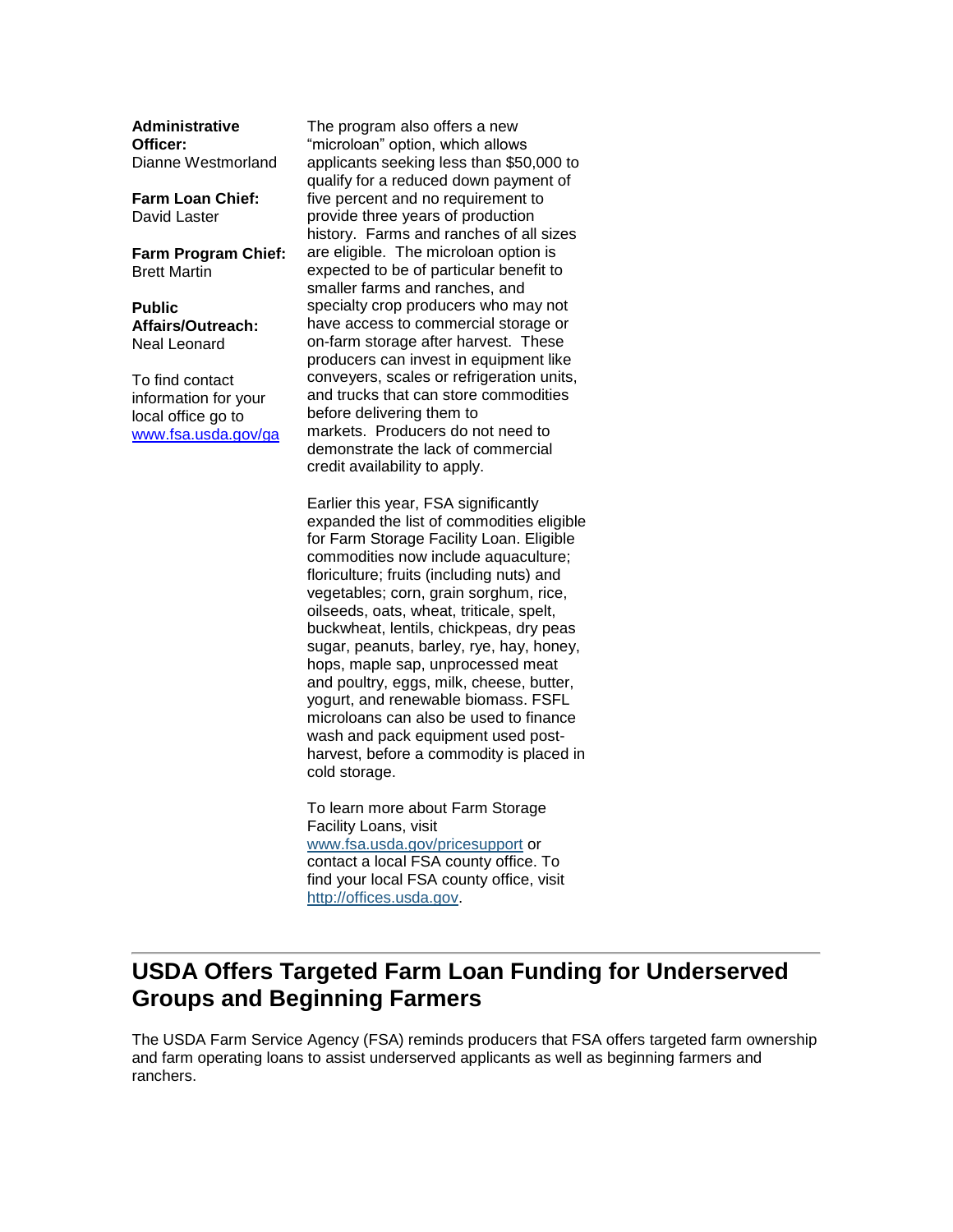USDA defines underserved applicants as a group whose members have been subjected to racial, ethnic, or gender prejudice because of their identity as members of the group without regard to their individual qualities. For farm loan program purposes, targeted underserved groups are women, African Americans, American Indians and Alaskan Natives, Hispanics, and Asians, and Pacific Islanders.

Underserved or beginning farmers and ranchers who cannot obtain commercial credit from a bank can apply for either FSA direct loans or guaranteed loans. Direct loans are made to applicants by FSA. Guaranteed loans are made by lending institutions who arrange for FSA to guarantee the loan. FSA can guarantee up to 95 percent of the loss of principal and interest on a loan. The FSA guarantee allows lenders to make agricultural credit available to producers who do not meet the lender's normal underwriting criteria.

The direct and guaranteed loan program provides for two types of loans: farm ownership loans and farm operating loans. In addition to customary farm operating and ownership loans, FSA now offers Microloans through the direct loan program. The focus of Microloans is on the financing needs of small, beginning farmer, niche and non-traditional farm operations. Microloans are available for both ownership and operating finance needs. To learn more about microloans, visit [www.fsa.usda.gov/microloans.](http://www.fsa.usda.gov/microloans)

To qualify as a beginning producer, the individual or entity must meet the eligibility requirements outlined for direct or guaranteed loans. Additionally, individuals and all entity members must have operated a farm for less than 10 years. Applicants must materially or substantially participate in the operation.

For more information on FSA's farm loan programs and targeted underserved and beginning farmer guidelines, visit [www.fsa.usda.gov/farmloans.](http://www.fsa.usda.gov/farmloans)

# <span id="page-2-0"></span>**USDA Unveils New Improvement to Streamline Crop Reporting**

Update Lets Farmers and Ranchers Report Common Acreage Information Once

Farmers and ranchers filing crop acreage reports with the Farm Service Agency (FSA) and participating insurance providers approved by the Risk Management Agency (RMA) now can provide the common information from their acreage reports at one office and the information will be electronically shared with the other location.

This new process is part of the USDA Acreage Crop Reporting Streamlining Initiative (ACRSI). This interagency collaboration also includes participating private crop insurance agents and insurance companies, all working to streamline the information collected from farmers and ranchers who participate in USDA programs.

Once filing at one location, data that's important to both FSA and RMA will be securely and electronically shared with the other location avoiding redundant and duplicative reporting, as well as saving farmers and ranchers time.

Since 2009, USDA has been working to streamline the crop reporting process for agricultural producers, who have expressed concerns with providing the same basic common information for multiple locations. In 2013, USDA consolidated the deadlines to 15 dates for submitting these reports, down from the previous 54 dates at RMA and 17 dates for FSA. USDA representatives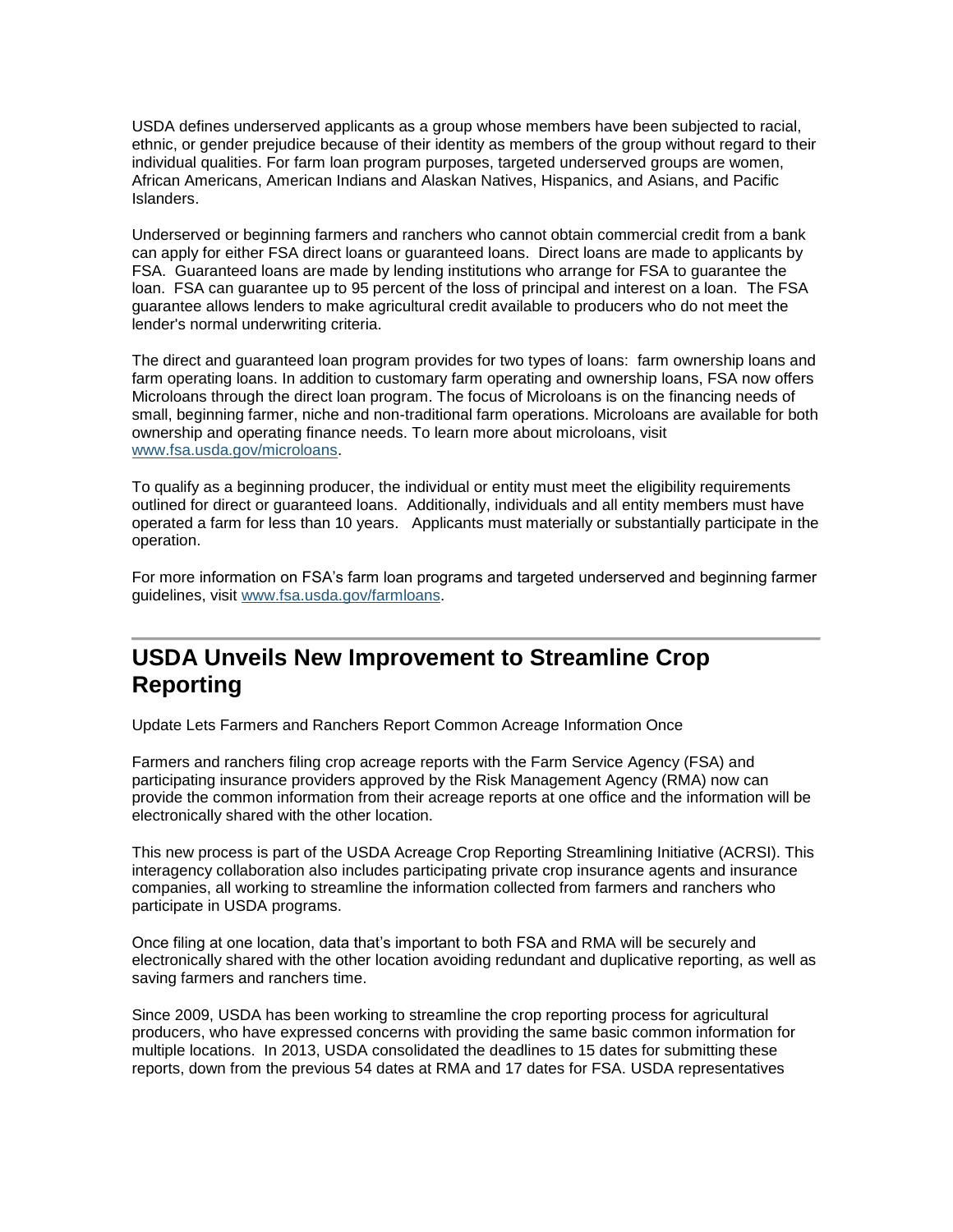believe farmers and ranchers will experience a notable improvement in the coming weeks as they approach the peak season for crop reporting later this summer.

More than 93 percent of all annual reported acres to FSA and RMA now are eligible for the common data reporting, and USDA is exploring adding more crops. Producers must still visit both locations to validate and sign acreage reports, complete maps or provide program-specific information. The common data from the first-filed acreage report will now be available to pre-populate and accelerate completion of the second report. Plans are underway at USDA to continue building upon the framework with additional efficiencies at a future date.

Farmers and ranchers are also reminded that they can now access their FSA farm information from the convenience of their home computer. Producers can see field boundaries, images of the farm, conservation status, operator and owner information, and much more.

The new customer self-service portal, known as **FSA**Farm+, gives farmers and ranchers online access to securely view, print or export their personal farm data. To enroll in the online service, producers are encouraged to contact their local FSA office for details. To find a local FSA office in your area, visit [http://offices.usda.gov.](http://offices.usda.gov/)

## <span id="page-3-0"></span>**USDA Resumes Incentives to Grow and Harvest Biomass for Energy and Biobased Products**

Farm Service Agency (FSA) announced that incentives resume this month for farmers and foresters who grow and harvest biomass for renewable energy and biobased products. The funds come through the Biomass Crop Assistance Program (BCAP), which was reauthorized by the 2014 Farm Bill.

Also, between June 15 to August. 4, 2016, USDA will accept applications from foresters and farmers seeking incentives to remove biomass residues from national forests for delivery to energy generation facilities. The retrieval payments are provided at match of \$1 for \$1, up to \$20 per dry ton. Eligible crops include diseased or insect-infested wood materials.

To learn more about BCAP or to enroll in updates, visit [www.fsa.usda.gov/bcap](http://www.fsa.usda.gov/bcap) or contact your local FSA county office. To find your local county office, visit [http://offices.usda.gov.](http://offices.usda.gov/)

## <span id="page-3-1"></span>**USDA Expands Safety-Net for Dairy Operations Adding Next-Generation Family Members**

Dairy farms participating in the Margin Protection Program (MPP) can now update their production history when an eligible family member joins the operation. The voluntary program, established by the 2014 Farm Bill, protects participating dairy producers when the margin – the difference between the price of milk and feed costs – falls below levels of protection selected by the applicant.

The U.S. Department of Agriculture's (USDA) Farm Service Agency (FSA) published a final rule which makes these changes effective on April 13, 2016. Any dairy operation already enrolled in the Margin Protection Program that had an intergenerational transfer occur will have an opportunity to increase the dairy operations production history during the 2017 registration and annual coverage election period. The next election period begins on July 1, 2016, and ends on September. 30, 2016. For intergenerational transfers occurring on or after July 1, 2016, notification must be made to the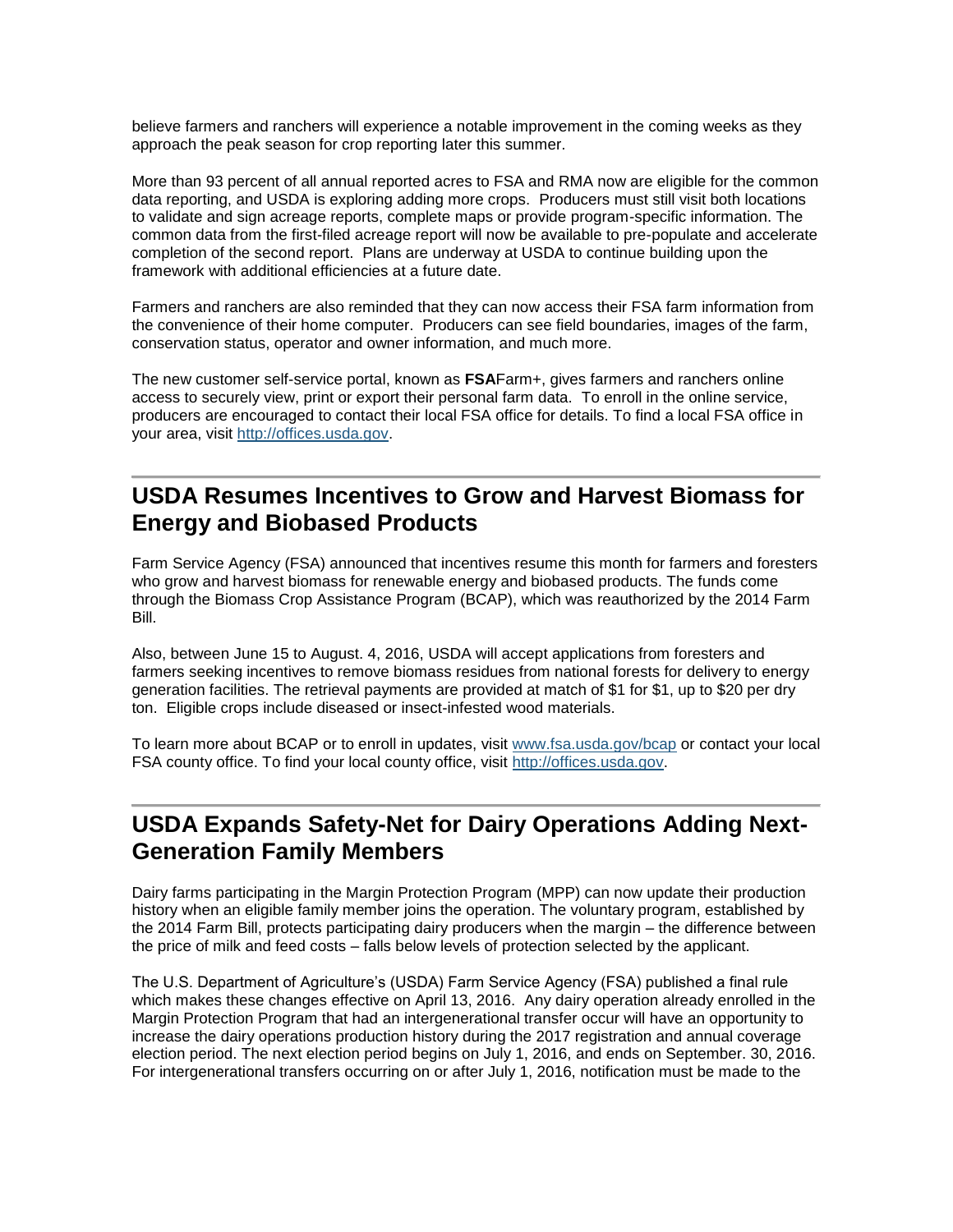FSA within 60 days of purchasing the additional cows. Each participating dairy operation is authorized one intergenerational transfer at any time of its choosing until 2018.

For \$100 a year, dairy producers can receive basic catastrophic protection that covers 90 percent of milk production at a \$4 margin coverage level. For additional premiums, operations can protect 25 to 90 percent of production history with margin coverage levels from \$4.50 to \$8, in 50 cent increments. Annual enrollment in the program is required in order to receive margin protection. The final rule also provides improved risk protection for dairy farmers that pay premiums to buy-up higher levels of coverage by clarifying that 90 percent of production is covered below the \$4 level even if a lower percentage was selected above the \$4 margin.

Earlier this year, FSA gave producers the opportunity to pay their premium through additional options including via their milk cooperative or handler. This rule facilitates those options and also clarifies that the catastrophic level protection at \$4 will always cover 90 percent of the production history, even if a producer selected a less than a 90 percent percentage for the buy-up coverage.

Assuming current participation, had the Margin Protection Program existed from 2009 to 2014, premiums and fees would have totaled \$500 million while providing producers with \$2.5 billion in financial assistance, nearly \$1 billion more than provided by the old Milk Income Loss Contract program during the same period.

For more information, visit FSA online at [www.fsa.usda.gov/dairy](http://www.fsa.usda.gov/dairy) or stop by a local FSA office and ask about the Margin Protection Program. To find a local FSA office in your area, visit [http://offices.usda.gov.](http://offices.usda.gov/)

#### <span id="page-4-0"></span>**2016 Acreage Reporting Dates**

In order to comply with FSA program eligibility requirements, all producers are encouraged to visit your local County FSA office to file an accurate crop certification report by the applicable deadline.

The following acreage reporting dates are applicable for the entire state of Georgia:

**July 15, 2016**: All crops for which there is not another specified reporting date – generally this includes, but is not limited to, most spring/summer-seeded crops like corn, cotton, grain sorghum, peanuts, and soybeans.

The following exceptions apply to the above acreage reporting dates:

- If the crop has not been planted by the above acreage reporting date, then the acreage must be reported no later than 15 calendar days after planting is completed.
- If a producer acquires additional acreage after the above acreage reporting date, then the acreage must be reported no later than 30 calendars days after purchase or acquiring the lease. Appropriate documentation must be provided to the county office.
- If a perennial forage crop is reported with the intended use of "cover only," "green manure," "left standing," or "seed," then the acreage must be reported by July 15th. Noninsured Crop Disaster Assistance Program (NAP) policy holders should note that the acreage reporting date for NAP covered crops is the earlier of the dates listed above or 15 calendar days before grazing or harvesting of the crop begins. For questions regarding crop certification and crop loss reports, please contact your local FSA office.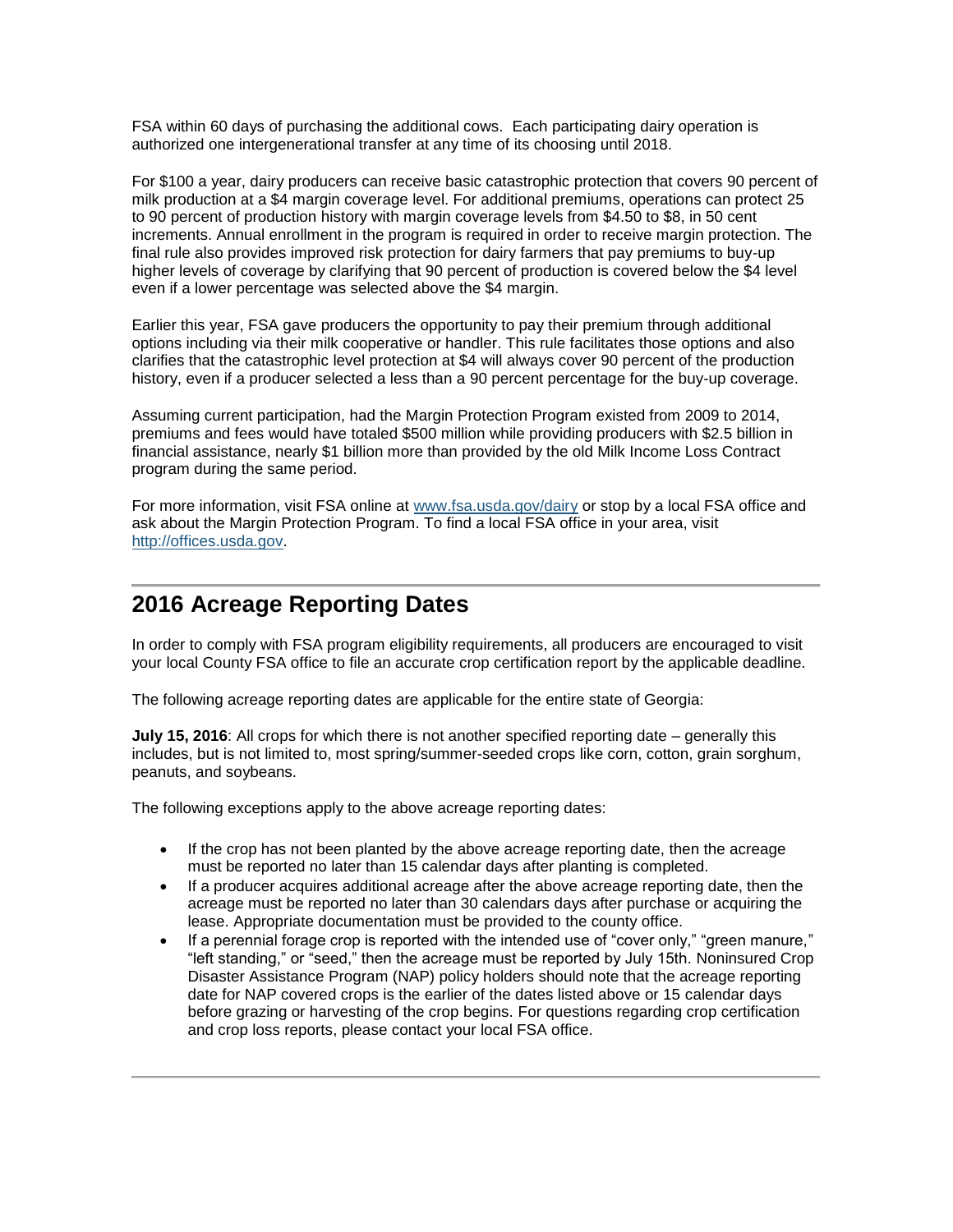# <span id="page-5-0"></span>**USDA's Building Blocks for Climate Smart Agriculture & Forestry**

The U.S. Department of Agriculture announced a comprehensive and detailed approach to support farmers, ranchers, and forest land owners in their response to address the causes of climate change in April 2015. The framework consists of 10 building blocks that span a range of technologies and practices to reduce greenhouse gas emissions, increase carbon storage, and generate clean renewable energy through mitigation.

USDA's strategy focuses on climate-smart practices designed for working production systems that provide multiple economic and environmental benefits in addition to supporting resilience to extreme weather, reduced emissions, and increased carbon storage.

Through this comprehensive set of voluntary programs and initiatives spanning its programs, USDA expects to reduce net emissions and enhance carbon sequestration by over **120 million metric tons** of CO2 equivalent (MMTCO2e) per year – about 2% of economy-wide net greenhouse emissions – by 2025. That's the equivalent of taking **25 million cars** off the road, or offsetting the emissions produced by powering nearly **11 million homes** last year.

For more information on the Building Blocks for Climate Smart Agriculture and Forestry click the following link: <http://www.usda.gov/documents/climate-smart-fact-sheet.pdf> . For additional information on ways to consider greenhouse gases when managing land, refer to the USDA Climate Hub webpage: [http://www.climatehubs.oce.usda.gov/.](http://www.climatehubs.oce.usda.gov/)

# <span id="page-5-1"></span>**Attention Georgia NAP Participants**

Effective for the 2017 crop year, the application closing dates for the following crops have been amended to agree with current RMA policies:

7/1/2016 for Cabbage, Turnip Greens, Kale, Broccoli, Brussel Sprouts, and Collards

7/31/2016 for Sweet Corn

## <span id="page-5-2"></span>**USDA Expands Microloans to Help Farmers Purchase Farmland and Improve Property**

Producers, Including Beginning and Underserved Farmers, Have a New Option to Gain Access to Land

The U.S. Department of Agriculture (USDA) is offering farm ownership microloans, creating a new financing avenue for farmers to buy and improve property. These microloans are especially helpful to beginning or underserved farmers, U.S. veterans looking for a career in farming, and those who have small and mid-sized farming operations.

The microloan program, which celebrates its third anniversary this week, has been hugely successful, providing more than 16,800 low-interest loans, totaling over \$373 million, to producers across the country. Microloans have helped farmers and ranchers with operating costs, such as feed, fertilizer, tools, fencing, equipment, and living expenses since 2013. Seventy percent of loans have gone to new farmers.